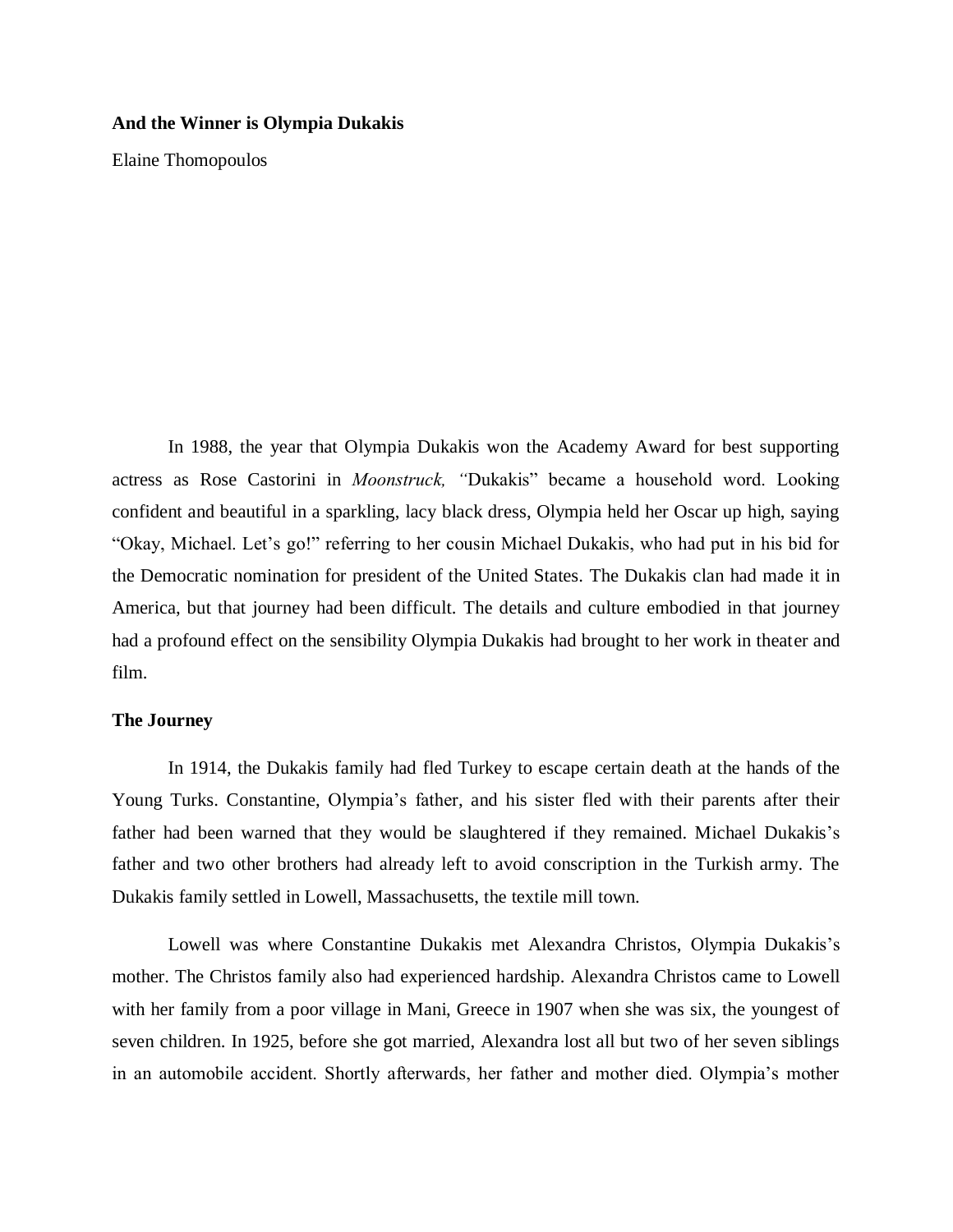Alexandra never recovered from her loss. What her mother described as the "closing of her heart" affected Dukakis profoundly.

Olympia Dukakis as born in Lowell on June 20, 1931. Dukakis had a hard-scrabble life, disheartened by the trials and tribulations that her mother and father faced and further disheartened by the restrictions put upon her by the Greek community. The unacceptability of the non-Greek community that was manifested in Olympia's earlier years continued well into her adult years. Her agent told her that when trying to book her, he was asked, "Why doesn't she change her name?" "Can she speak English?"

Dukakis recalls the comment that Loretta Lynn made about her cousin Michael Dukakis: "How can I vote for a person when I can't pronounce his name?" She told a Canadian news reporter that "It was this horrible ethnic slur that never failed to stir up old memories of what we had to fight against on the streets of Lowell, Massachusetts, where Greeks were pitted against the Irish and the Armenians."<sup>1</sup>

Being of Greek descent made Olympia feel like an outsider. As a young teen, her physical appearance made her feel even more so. She didn't like the bump on the bridge of her nose she had inherited from her mother. At age 18, with her father's consent, she had surgery to rid herself of it, although she refrained from getting a pug nose, preferring to retain a Hellenic nose.

In the Greek family of the 1940s and 1950s, Greek women were supposed to be good housewives and mothers. The husband was king. Alexandra did not question her husband. In her memoir, *Ask Me Again Tomorrow*, Dukakis states that Alexandra would let her husband tell her to "shut up" when she ventured an opinion, and if they were going out, and he didn't like her dress, he would tell her to go back upstairs and change it. She even put up with his philandering. No matter what, she continued to cook and clean and be a good housewife. Her mother's behavior caused Dukakis to lose respect for her.<sup>2</sup>

"Honor" mattered in the Dukakis home. Her mother had followed the rules that would bring honor to her family and tried to emblazon these rules on Olympia's psyche. She told her the story of the young woman in the village who slept with her lover. The woman's brother was called back from America. He grabbed his rifle and shot his sister, not the man, while she was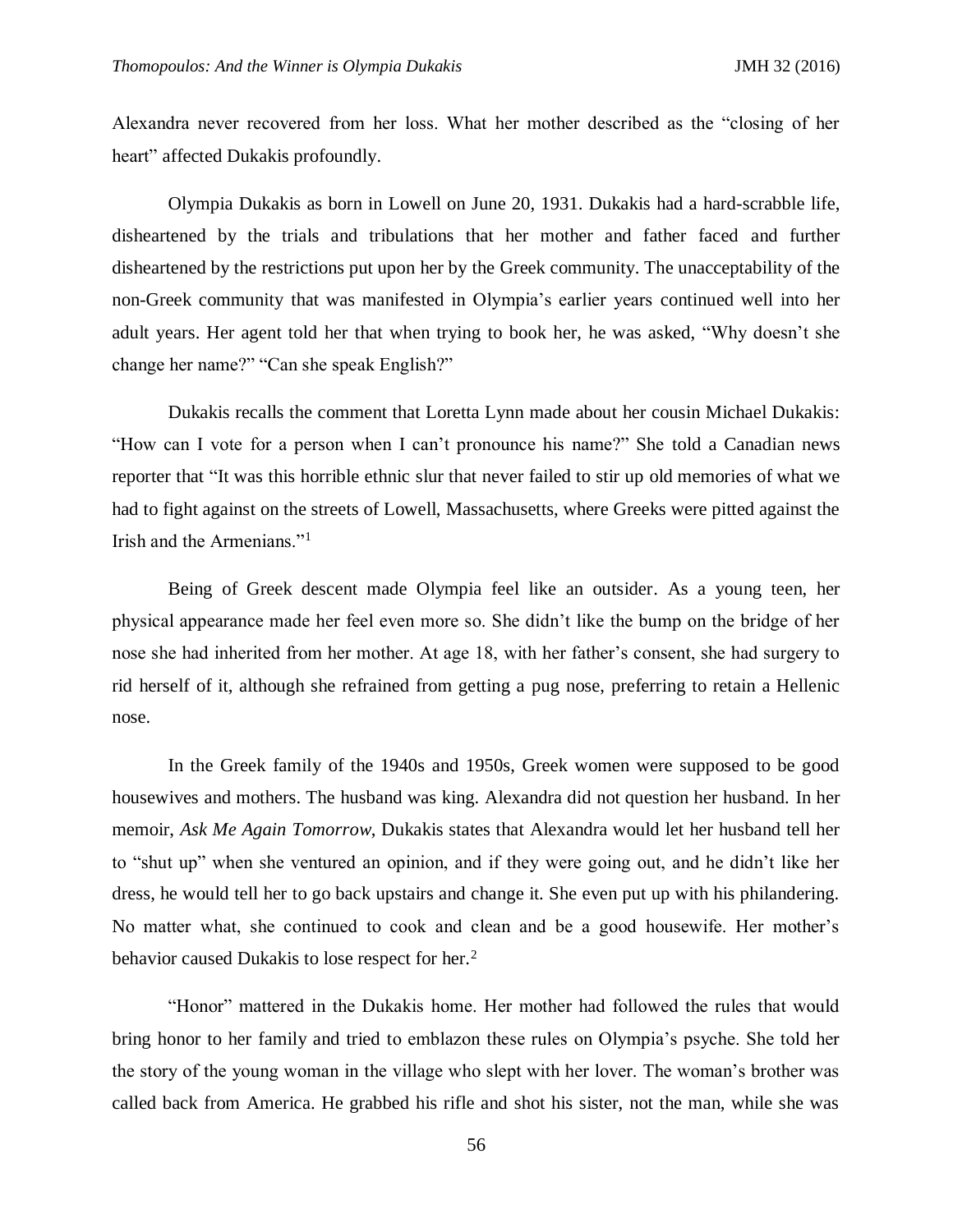picking olives in a tree. He shot her dead despite her assurances that they were to marry. Olympia says, "At this point in the story, my mother clapped her hands three times – once for each crack of that rifle. Then she ended the story by saying, 'And then she dropped like a fig to the ground.'" This was a true story.<sup>3</sup>

Dukakis rebelled against the whole Greek patriarchal system and the traditional code of honor. This was despite, or perhaps because, her mother trying to hold her in check by using physical force with whatever was handy, "stick, spoon, or switch." She says, "She would come after me with a ferocity that was terrifying."<sup>4</sup>

Dukakis was not about to be dictated to by the mores of the Greek community. A competitive girl who was good in several sports, she became the New England fencing champion, winning the title three times. She decided to become an actress, even if it wasn't the career path of a Greek girl and rendered her even more of an outsider in the eyes of the Greek community. She followed her passion. She got a bachelor's degree in physical therapy from Sargent College of Boston University so she could work and earn money. After completing two grueling years of compulsory field work in physical therapy, working with victims of the 1950s polio epidemic, she enrolled at Boston University, where she earned her MFA in theatre.

Although Dukakis did not follow all the mores of the Greek community or become active in Greek fraternal organizations or the Greek Orthodox Church, she has embraced the Hellenic ideals she learned from her parents: the Greek work ethic, the importance of giving back to the community, and the priority of family. Honoring the mandate that "much given so much is expected of you," she has been involved in various projects of the Greek community. For example, she has been the narrator of the three documentary films made by the Greek Heritage Society of Southern California about the Greek Americans of Southern California. Dukakis also appeared in *Rehearsal* (1974) in a cast featuring a roster of international stars who wanted to be protest the Greek junta of 1867-1974.<sup>5</sup>

More recently she has been the force behind the young filmmaker Stavroula Toska, an immigrant from Greece who is a friend of Dukakis' daughter. "My life changed 180 degrees the moment I met Olympia," Toska says, "She took the time to listen to me at a critical point in my life when I needed direction of how to realize my goals and dreams .... She helped me find my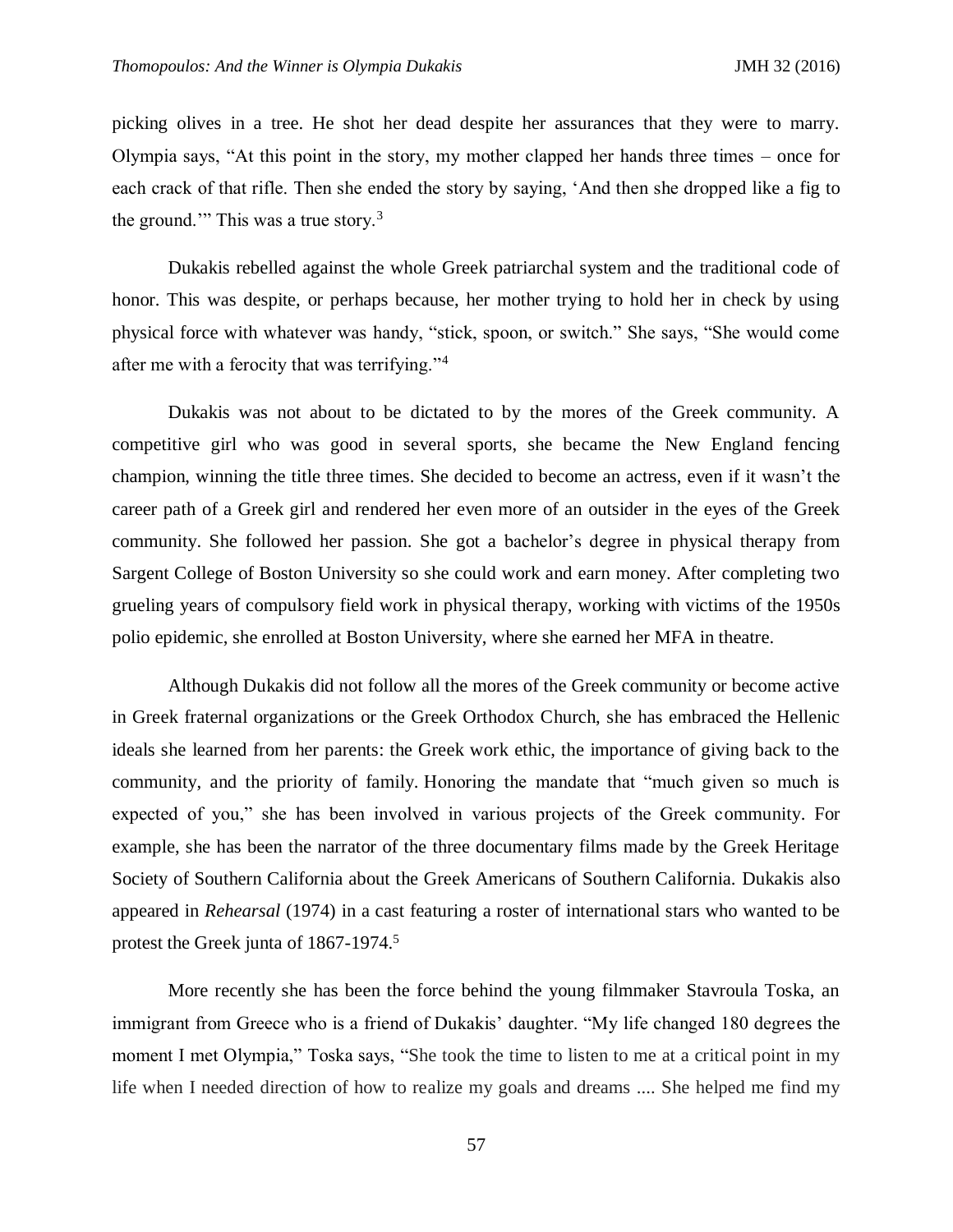voice and the message I wanted to tell." Toska is in awe of Dukakis, "blown away by her passion and strength and her tremendous sense of self as a human being." Toska describes Dukakis as curious, generous with everybody, intelligent, and with a sparkle in her eyes. She considers her a "mentor, friend, and like family."<sup>6</sup>

Toska had come to Dukakis for advice on a script she had written. Dukakis said, "What I knew of Stavroula's spirit and heart was nowhere to be found in this script."<sup>7</sup> Dukakis gave her *Greek Women in Resistance* by Eleni Fourtouni.<sup>8</sup> Dukakis had been so moved by the book, which included journals and interviews of women who were incarcerated in concentration camps during and after the Greek Civil War, that she had held on to it for 30 years.

Several weeks later Toska returned and told her, "Olympia, we're going to Greece to find these women and interview them. We've been doing research all this time; many of them are still alive. We're going to make a documentary about them."<sup>9</sup> Toska, a first-time film maker, threw herself wholeheartedly into the production of the film. It took her on a journey of self-discovery; she learned that her own grandmother had been incarcerated.

Toska's award-winning film *Beneath the Olive Tree* (2016) relates the stories of the women who were imprisoned during and after the Greek Civil War.<sup>10</sup> Not only did Dukakis light the spark that started Toska on this adventure, but guided Toska during the six-year process it took to produce the film. She became the narrator of the film and as the executive producer assisted with fundraising and consulted Toska during the writing and editing.

Dukakis has given back not only to the Greek community but the community in general. She takes an interest in combating domestic violence and has raised money for that cause. She has also supported arts education, literacy, environmental issues, equal rights, and charities that support Alzheimer and osteoporosis outreach and research. She has been diagnosed with the latter.

In 2016, she received the Impact Award as part of the 2016 Sarasota Film Festival. The award was presented through the auspices of the Gulf coast chapter of UN Women, which works toward the empowerment of women around the globe. She was praised not only for her "tough, unforgettable female roles" but for her activism. Her work to obtain higher wages and better benefits for those working in home healthcare services was singled out.<sup>11</sup>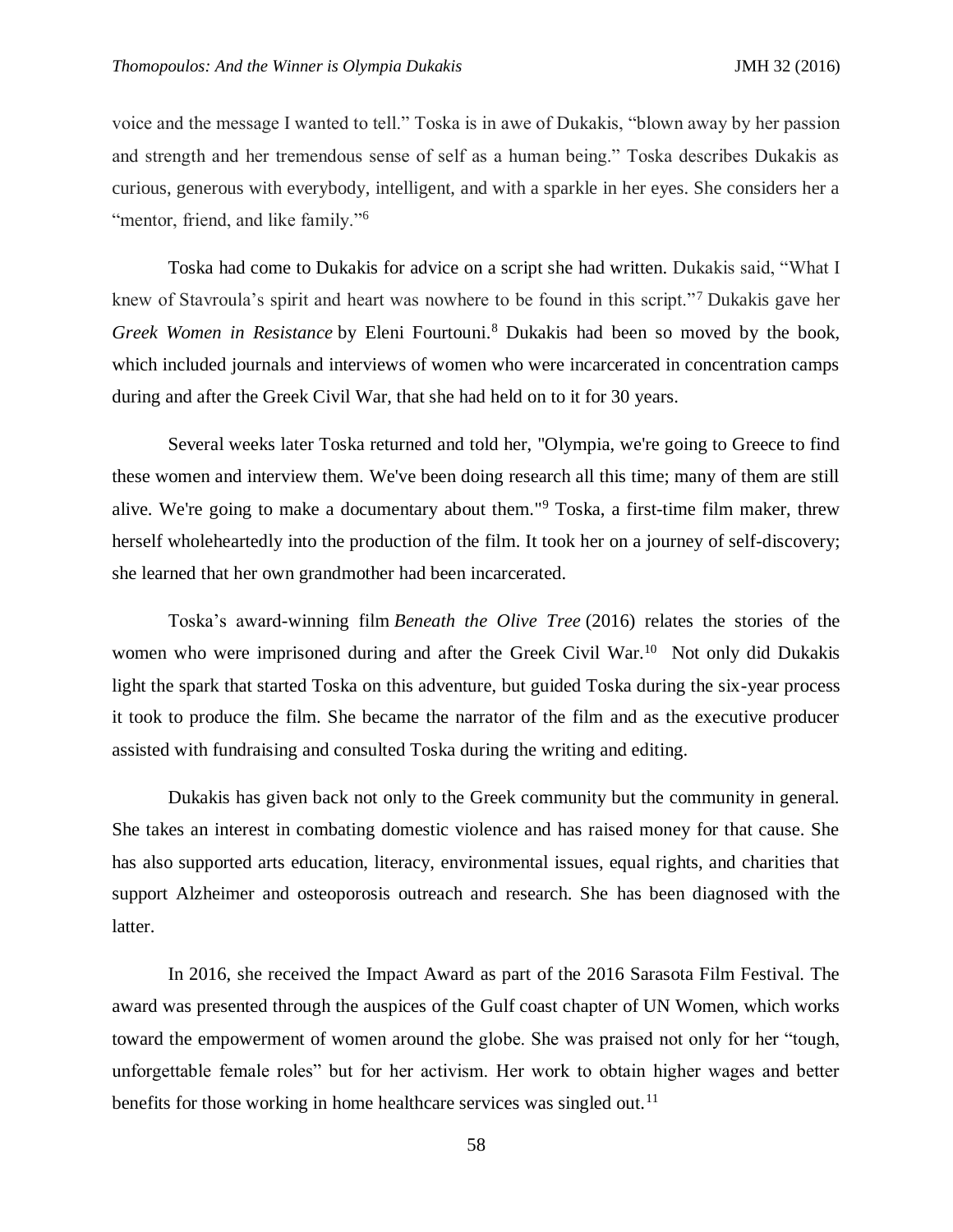Her fervor for helping others is shared by her husband of more than 50 years, fellow actor Louis Zorich, $12$  who supported the rationale behind their founding the not-for-profit Whole Theatre in Montclair, New Jersey. Dukakis said, "I wanted to be part of a theater that produced plays that dealt with issues important to the human condition, plays that could change the way people see their lives, plays that confront how we see ourselves and what we make of our existence."<sup>13</sup>

Dukakis was involved in all aspects of the theater: acting, directing, raising funds, and managing the staff. The Whole Theatre chose to do the classics, such as those by the ancient Greeks, Chekov, and Shakespeare, as well as cutting-edge work, such as the play *Spare Parts*, which was about two lesbians who talk their friend into helping them have a baby, a play that created a controversy within conservative circles.

The theatre company reached out to the community by developing educational outreach programs like Thunder in the Night, a spin-off troupe that toured New Jersey's schools and talked about drugs, AIDS, child abuse, poverty, and discrimination. Whole Theater had also presented programs for the disabled and hearing impaired and the disadvantaged. The Whole Theatre was still functioning when she won the Academy Award. It wasn't until 1990, after nearly 20 years that the Whole Theatre closed, a result of the drying up of funding.

Dukakis's role in *Moonstruck* came directly from the work she had done in the theatre. Nora Ephron saw her performance in the play, *The Marriage of Bette and Boo,* for which she won her second Obie Award. (She had won her first in 1962 for her role in *A Man's a Man.*) Ephron recommended her to Mike Nichols, who was directing the movie version of Ephron's novel *Heartburn*. Even though none of the scenes she was in ever made it into the final cut, Nichols liked her work and cast her in the Broadway production of *Social Security*. Norman Jewison, who was casting *Moonstruck*, came to the play twice. He saw that she had the right "comic timing" and cast her as Rose Castorini.<sup>14</sup>

## **Making Films for Hollywood and National Television**

Winning the Academy Award for her role as Rose in *Moonstruck* was a turning point in her film career. Winning made her feel accepted and valued. She was no longer an outsider. Winning the award also made it possible for her to be more selective about the roles she would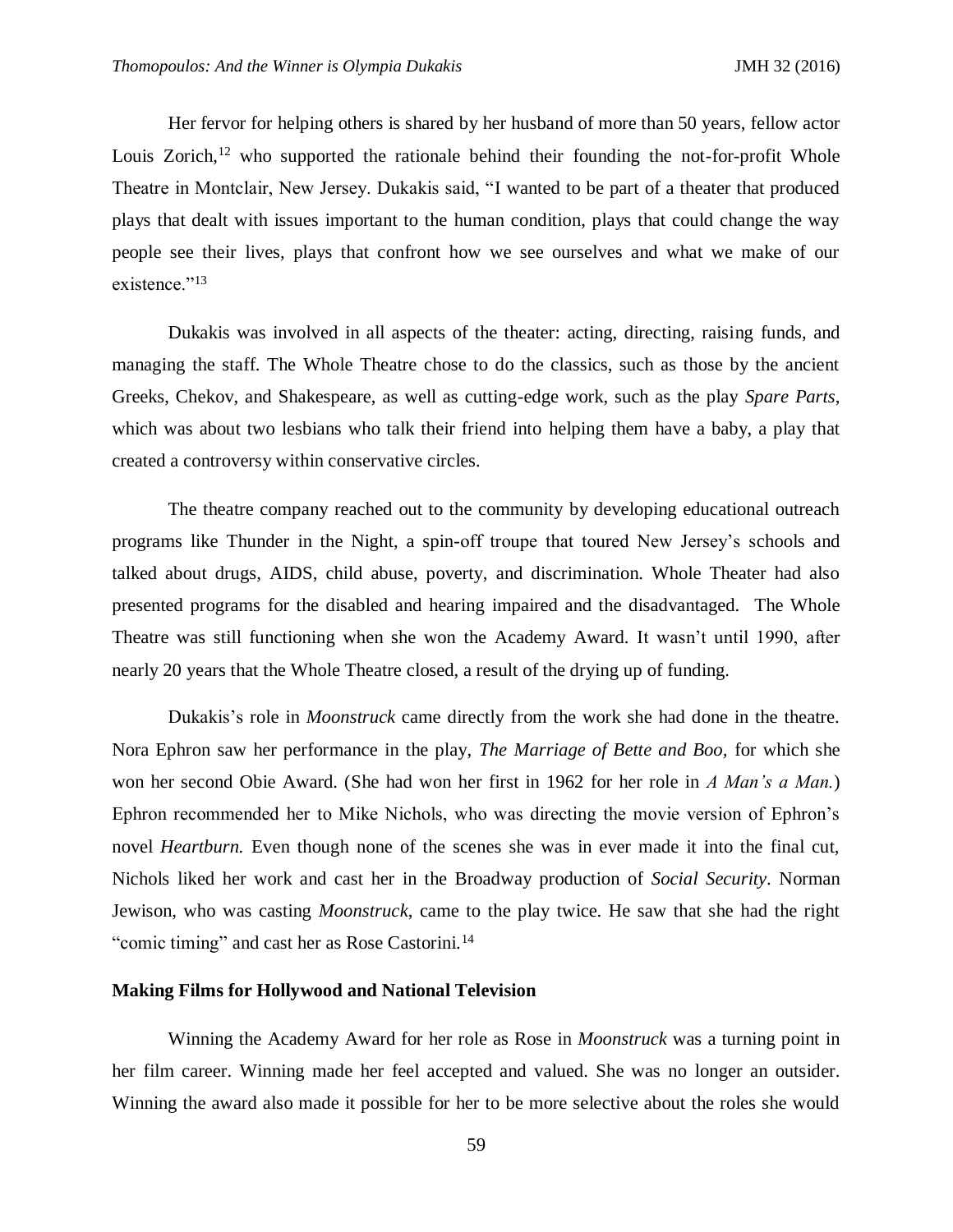play. Prior to winning the Academy Award, Dukakis, her husband, and three children had struggled. Her husband had spent the preceding five years recovering from an automobile accident. She had been the sole support of her family and was putting her daughter through college on credit cards. When Dukakis was asked about how she felt about winning the Academy Award by several interviewers, she responded that she could now put her three children through college and be a good provider.

The importance of family comes across loud and clear. In her memoir, she says that the high points of her life are "Christina, Peter, and Stefan."<sup>15</sup> She speaks very highly of her husband in her memoir and interviews, saying she achieved her dream because she was supported by a man who loved her and wanted her to be happy. Her family has been a constant source of support, and she values it greatly. When she was having a particularly difficult time suffering from depression while studying for the theatre, her cousin Stelian, Michael's older brother, offered to pay for her to see a psychiatrist. She and her husband have also been a support for their families. In an article written in 1991 for the *Los Angeles Times,* Mark Dondey wrote about her husband's nephew, the Notre Dame and Bears football player Chris Zorich, who is now athletic director at Prairie State College. Louis and Olympia would sometimes send Louis's sister the money to pay rent for her and her young son when they lived on Chicago's Southside.<sup>16</sup>

Despite the difficulties she had with her mother when she was growing up, Dukakis and her husband welcomed her into their suburban home in Montclair, N. J., when she started showing signs of dementia and failing health. They retrofitted their dining room to accommodate her. By the end of her mother's life, Olympia had made peace with her; she felt that her mother had "opened up" her heart to her.

Her experiences in her family, the Greek community, as well as in the rough streets of the multi-cultural industrial city of Lowell, Massachusetts has informed Dukakis's career. The acting part in *Social Security* that led to her getting her the role in *Moonstruck* was one she decided she wasn't going to audition for. She questioned how she, a 50-year-old Greek actress, could play the part of an 80-year-old Jewish woman. Her husband talked her out of giving up. "Play your mother," he said.<sup>17</sup>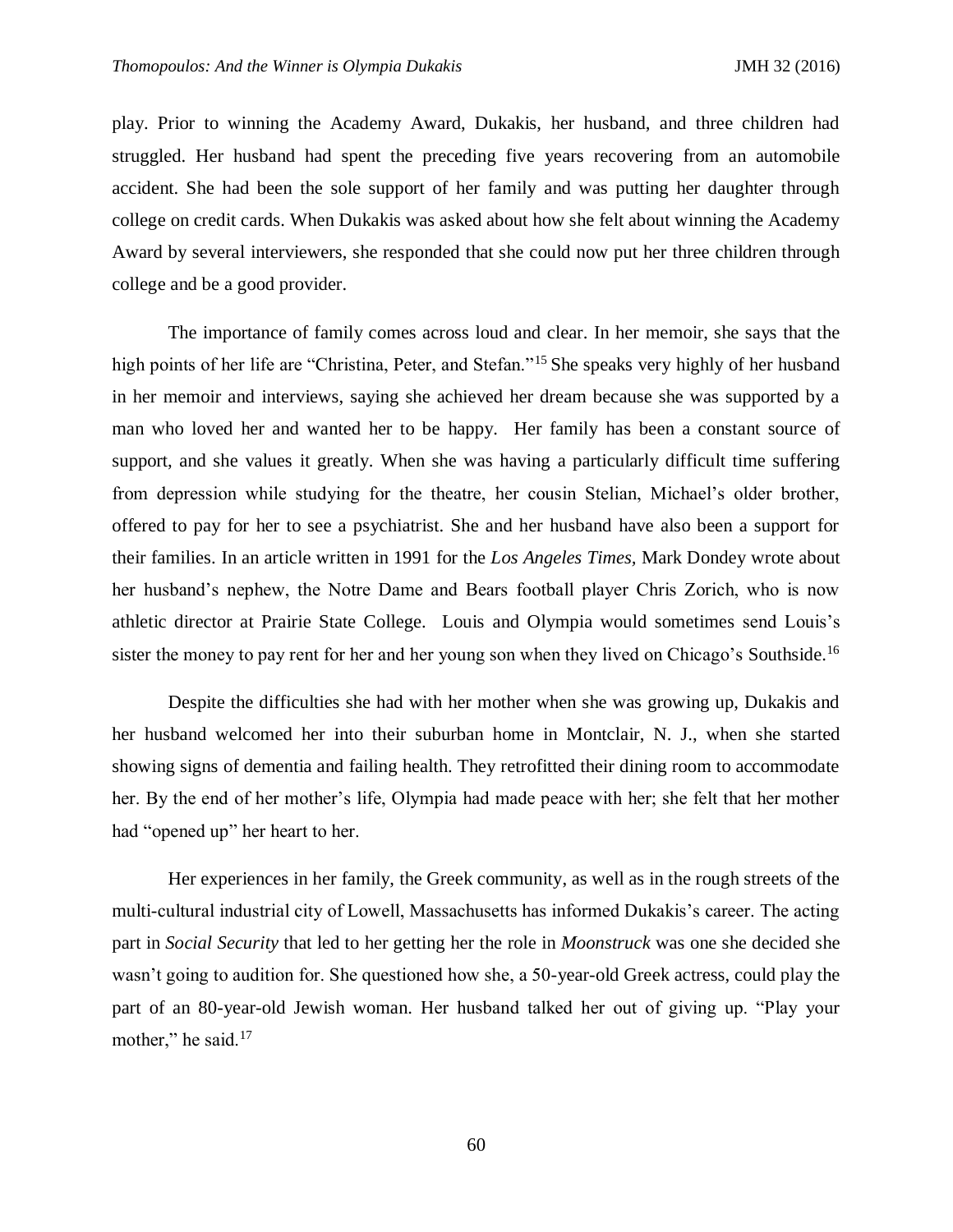In *Moonstruck*, where the close-knit family dynamics in many ways parallel that of the Greek community, she scolds her daughter, played by Cher, "Your life is goin' down the toilet!" In a television interview with the Canadian television host, George Stroumboulopoulos, she said that was her mother's line to her.<sup>18</sup> She also mentions, in another interview with Martha Wade Steketee, that her character Rose Castorini "was probably more Greek than Italian." She said, "Greek woman hold their punches for when they want a knockout blow. Greek women do revenge good."<sup>19</sup>

Dukakis exhibited the courage to stand up for herself on the rough streets of Lowell. When she was eight, she beat up a boy who had been harassing her. Later, she had the courage to follow her passion for acting despite the difficulties she faced. Her Greek American fiancé at the time did not have that kind of backbone. Although he had said he loved her, and they had been secretly engaged, he rejected her in favor of the girl his parents had selected for him to marry.

The feeling of rejection that Dukakis had kept under wraps came out to sabotage her while she was a theater student at Boston University. She started weeping and couldn't proceed when playing a scene where her lover decides to leave her for another woman. Ultimately, however, she worked through her feelings, recited her lines, and emerged as a true professional. She credits Peter Kass, her teacher at Boston University, not only for teaching her to acknowledge and use her emotions, but also for teaching her the craft of theater so that she could take control of her emotions. She in turn has imparted the lessons she has learned from those who taught her and from her own experiences, by teaching other actors. She was a master teacher at New York University for 14 years and continues to teach and encourage actors in workshops and seminars in NY and throughout the country.

She describes her brother, actor Apollo Dukakis,  $20$  with whom she has performed, as "an extraordinary versatile actor - a brilliant chameleon.<sup>"21</sup> The same adjective can be applied to Olympia. She keeps changing with each role she plays, whether it is a Jewish, Italian, or Eastern European matriarchs, a suburban mother, an upper-class southern belle, a "butch" lesbian dressed in men's shirts and sporting a short haircut, or a transgendered landlady.

"I love transforming," Dukakis says. "It's the fun part of acting. It's the easy part, actually. But it's getting harder and harder for actors to do. You have to have a LOOK, it has to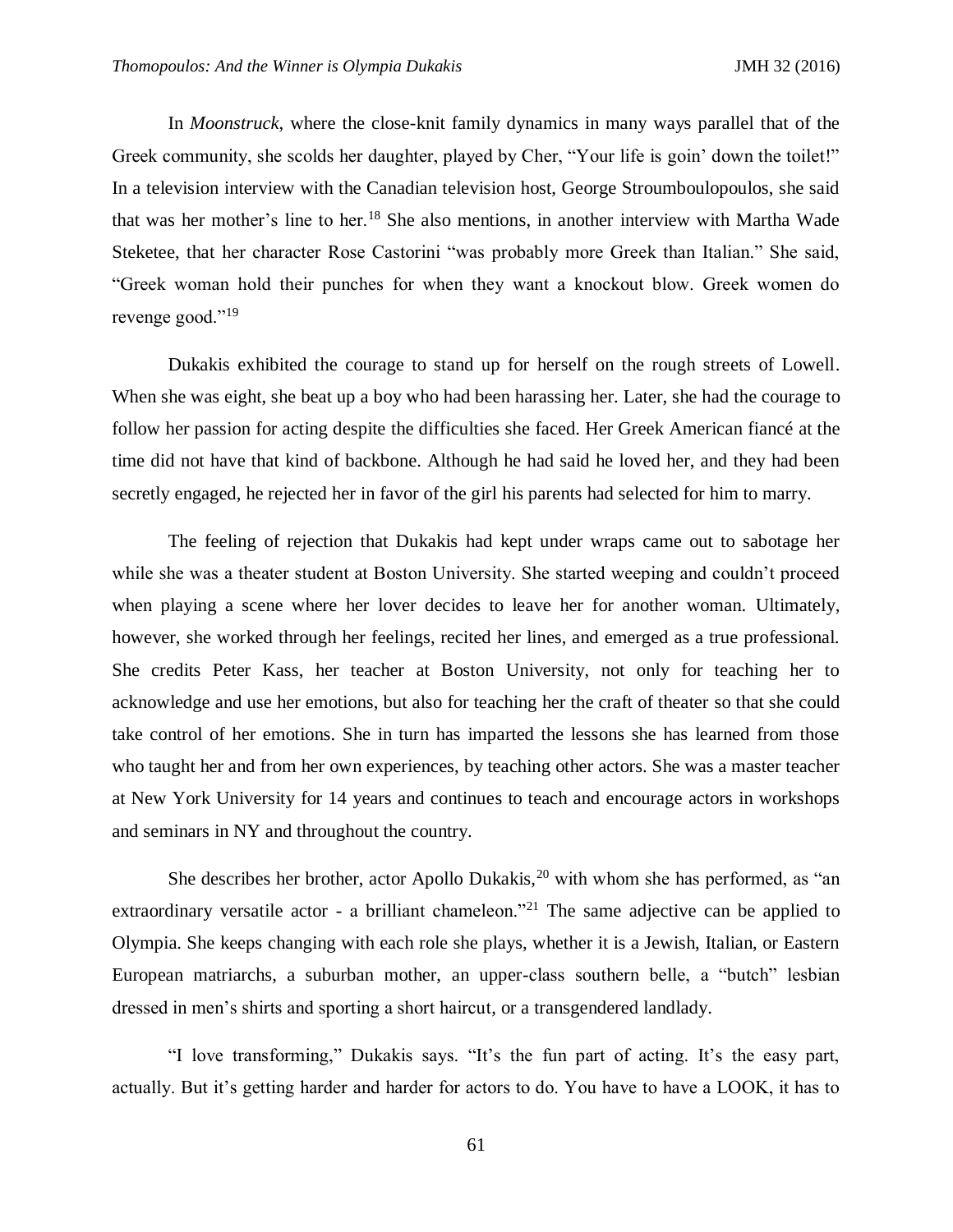be CURRENT, the body has to look this way. This is the enemy of transformation."<sup>22</sup> In her memoir, she wrote that she liked roles "that challenge me, or better yet, scare the hell out of me. I aspire to do dangerous work that feels risky."<sup>23</sup> Being older has not dampened her spirit or sense of adventure. She keeps evolving by playing roles that pose a challenge.

Dukakis has been in over 150 stage shows and over 100 film and television productions, which have given her the opportunity to play a variety of roles. In *[Steel Magnolias](https://en.wikipedia.org/wiki/Steel_Magnolias)* (1989), in order to play an upper-class southern belle, she learned to speak with a "plantation" accent; for that role she was nominated for the [American Comedy Award for Funniest Supporting Actress in](https://en.wikipedia.org/wiki/American_Comedy_Awards)  [a Motion Picture.](https://en.wikipedia.org/wiki/American_Comedy_Awards) In *Look Who's Talking* (1989*), Look Who's Talking Too* (1990), and *Look Who's Talking Now* (1993), she played a controlling mother and an impossible comedic motherin-law.

For the *Cemetery Club* (1993), she changed herself into a middle-aged Jewish widow; in *[Mr. Holland's Opus](https://en.wikipedia.org/wiki/Mr._Holland%27s_Opus)* (1995), a strong but sympathetic high school principal; for the romantic comedy *Picture Perfect* (1997), she became the exasperated mother of a young executive played by Jennifer Aniston. A role that took an extreme amount of transformation was her portrayal of the 100-year-old hunchbacked mafia mother in the comedic *[Jane Austen's Mafia!](https://en.wikipedia.org/wiki/Jane_Austen%27s_Mafia!)* (1998). For *[The Thing About My Folks](https://en.wikipedia.org/wiki/The_Thing_About_My_Folks)* (2005) she becomes a terminally ill wife and mother. In *Away from Her* (2006), she played the wife of a man who has dementia. She brought her own experience to that movie since she had experienced the heartache of having her own mother suffer from dementia.

She has been in three films directed by Canadian director Thom Fitzgerald, whom she admires greatly. They include *The Event* (2003) and *Cloudburst* (2011), where she gave outstanding performances. She won two Best Supporting Actress awards for her role in *The Event* where she played the mother of a man dying of AIDs. In *Cloudburst,* she garnered several awards for her portrayal as a foul-mouthed lesbian who manages to spring her lover of 31 years from a nursing home where her granddaughter had placed her. This physically and emotionally demanding film follows the couple's adventures as they are fleeing in a beat-up pick-up truck to Canada to be married. These roles, as well as the role of Anna Madrigal, the transgendered landlady in the 1990's *Tales of the City* and *More Tales of the City* television mini-series, has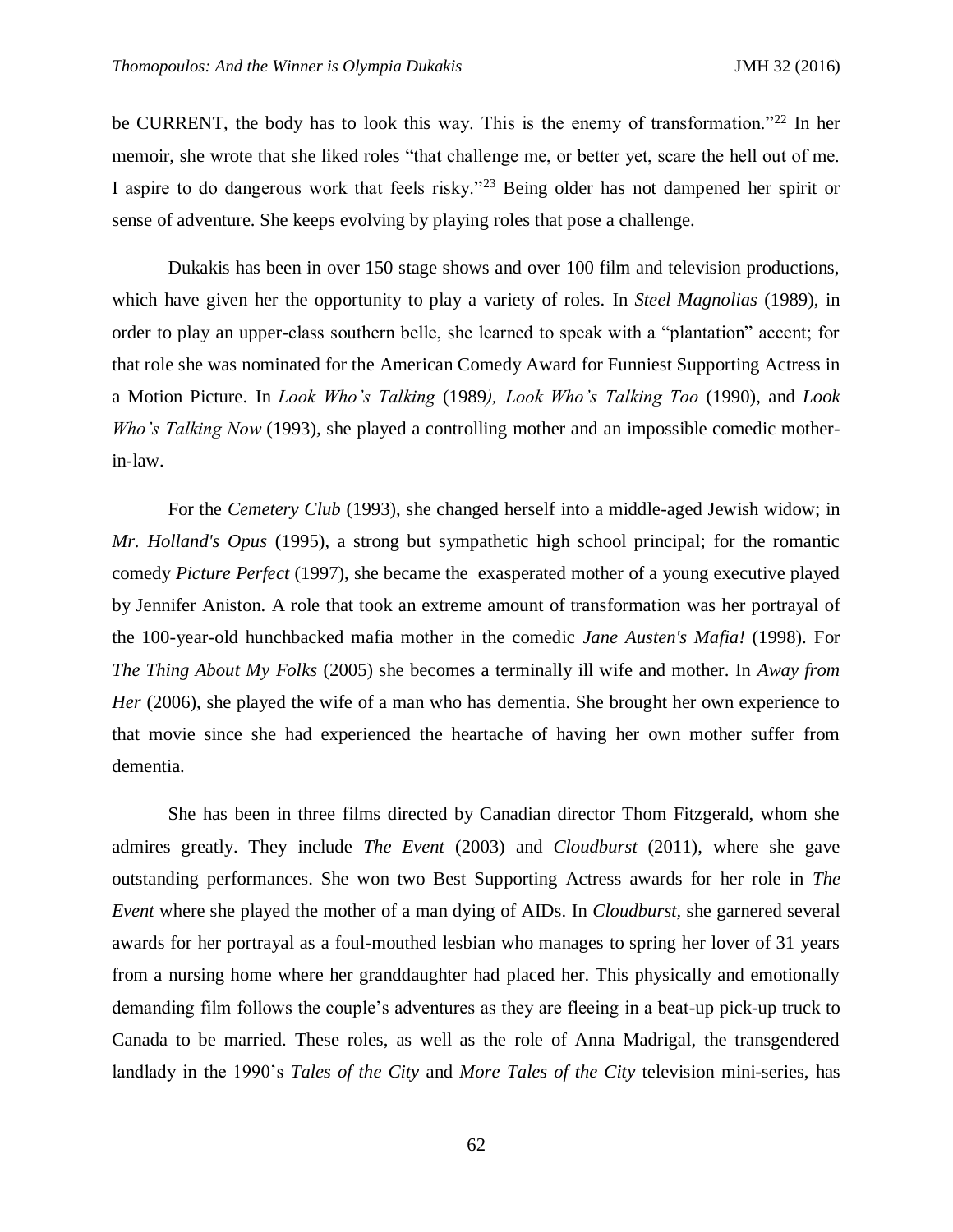made her an icon of the LGBT community. She had the honor of being a grand marshal in the 2011 San Francisco Gay Pride parade.

Her most recent films have included the comedy, *7 Chinese Brothers* (2015), where she is the cantankerous but loving grandmother of a hard-drinking slacker grandson, and *The Infiltrator* (2016), a crime thriller in which she plays the infiltrator's brash, comic talkative aunt. With roles of this kind, Dukakis has continually showed the vitality and contributions of women of diverse political, sexual, and cultural backgrounds. Rather than disguising her aging as many actors attempt, Dukakis has explored the realities of life as it actually evolves chronologically.

Dukakis is being filmed for another movie being created by Harry Mavromichalis, a documentary about her life titled *Undefined* that is described as an "honest and intimate portrait of an exceptional woman in constant motion." <sup>24</sup> Mavromichalis sums up why he selected that title for this film: "Dukakis has spent much of her life telling society not to define her as a woman, or as a Greek, or as an actress that does ethnic roles."<sup>25</sup>

Dukakis has acted in numerous television productions and television movies, too many to list them all here, but a few give a sense of her range and her impact on popular culture. The same year she worked in *Rehearsal*, she starred in *Nicky's World* (1974), a made-for-television film that deals with a Greek family whose Manhattan family bakery burns to the ground. She appeared in the popular series *In [Search for Tomorrow](https://en.wikipedia.org/wiki/Search_for_Tomorrow)* as Dr. Barbara Moreno, who romanced Stu Bergman, played by [Larry Haines.](https://en.wikipedia.org/wiki/Larry_Haines) For her role as the feisty Dolly Sinatra, [Frank](https://en.wikipedia.org/wiki/Frank_Sinatra) Sinatra's mother, in the television mini-series *Sinatra* (1992), she was nominated for an Emmy Award. She was nominated for another Emmy Award for her supporting role as Mother Babette in *The Messenger: Joan of Arc* (1999). In the joint BBC/HBO television film comedy *The Last of the Blonde Bombshells* (2000), she was cast as a forlorn alcoholic trumpet player living in Scotland. Dukakis played the librarian's mother, who want her son to get married and settle down, in *[The](https://en.wikipedia.org/wiki/The_Librarian:_Quest_for_the_Spear)  [Librarian: Quest for the Spear](https://en.wikipedia.org/wiki/The_Librarian:_Quest_for_the_Spear)* (2004), *The Librarian: Returns to King Solomon's Mines* (2006), and *[The Librarian: Curse of the Judas Chalice](https://en.wikipedia.org/wiki/The_Librarian:_Curse_of_the_Judas_Chalice)* (2008). Dukakis appeared as a victim advocate in the Canadian television series *Sex and Violence* in 2012 & 2013*,* and in 2014 she appeared in the television movie thriller *Big Driver* based on a Stephen King novella.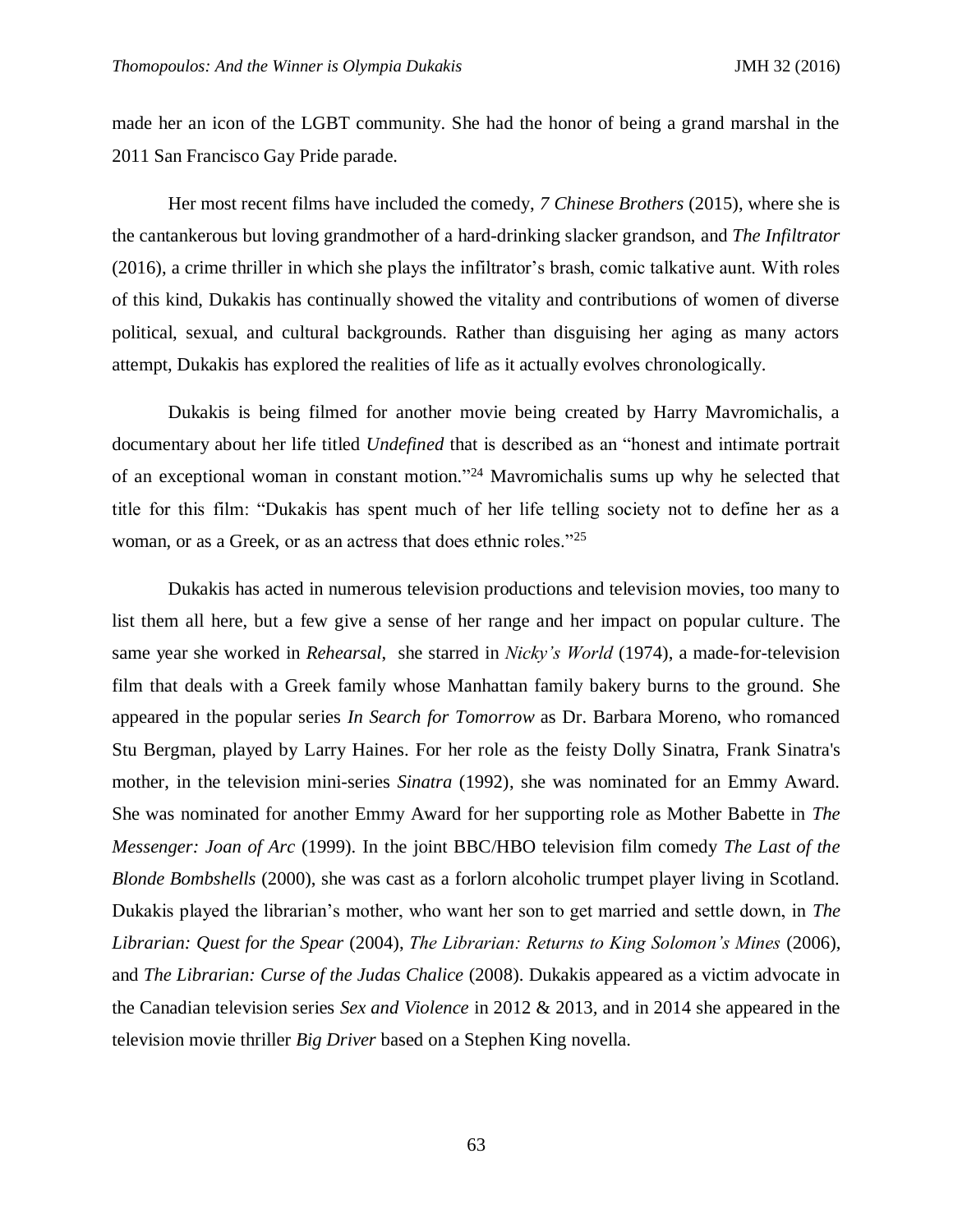She has participated as an actress or director in scores of off-Broadway shows, including many produced by the Public Theatre. At the Whole Theatre, she appeared in: *The Rose Tattoo*, *The Milk Train Doesn't Stop Here Anymore, The Tempest, Singing Forest, The Marriage of Bette and Boo, Curse of the Starving Class, Titus Andronicus, A Man's a Man, Electra*, *The Trojan Women*, *Peer Gynt at the Public Theatre, Hecuba*, and *Mother Courage and Her Children.* 

Her [Broadway c](https://en.wikipedia.org/wiki/Broadway_theatre)redits include *Who's Who in Hell*, *[Social Security](https://en.wikipedia.org/wiki/Social_Security_(play))*, and the one-woman play *Rose,* which features an 80-year-old Holocaust survivor who is now living in Miami. She first appeared in Rose at the Royal National Theater in London in 1999, then went on to Broadway. She continues performing that role, which has earned her an Outer Critics Circle Award and Drama Desk Award nomination, at various venues throughout the United States and Canada. She continuously learns from the characters she portrays. Regarding the play *Rose,* she says, "There is a line in that play that always resonates with me, 'Maybe there is a joy in not belonging.'"<sup>26</sup>

Her character in the movie *Away from Her* said, "I'm trying to decide to be happy." When asked about that quote during an interview with Johanna Schneller, Dukakis replied, "I kept that idea, that happiness is a decision. I'm going to do today the things that will make me happy, I'm not going to focus on this or that. There's a lot of leftover stuff in the back of the refrigerator."<sup>27</sup>

Now in her mid-eighties, Olympia Dukakis is confident and happy, reflecting on her life with a sense of humor and enjoying her family which includes five grandchildren. Her film and theater credits keep growing. Her audiences respect her ability to create strong women of various ages, classes, religions, ethnicities, and sexual preference. She continues to be an advocate for social justice off and on the screen. Not least of her accomplishments has been her portrayals of ethnic women that defy the usual and often demeaning stereotypes characteristic of mainstream media

l

<sup>&</sup>lt;sup>1</sup>Johanna Schneller, "Olympia Dukakis: 'Part of my personality is sexuality, at 81."" *The Globe and Mail*, March 8, 2013, [http://www.theglobeandmail.com/arts/film/olympia-dukakis-part-of-my-personality-is-sexuality-at-](http://www.theglobeandmail.com/arts/film/olympia-dukakis-part-of-my-personality-is-sexuality-at-81/article9513342/)[81/article9513342/](http://www.theglobeandmail.com/arts/film/olympia-dukakis-part-of-my-personality-is-sexuality-at-81/article9513342/) 

<sup>2</sup> Olympia Dukakis, *Ask me Again Tomorrow*, New York: HarperCollins, 2003, page 79.

<sup>3</sup>Dukakis, *Ask Me*, page 50.

<sup>4</sup> Ibid, page 69.